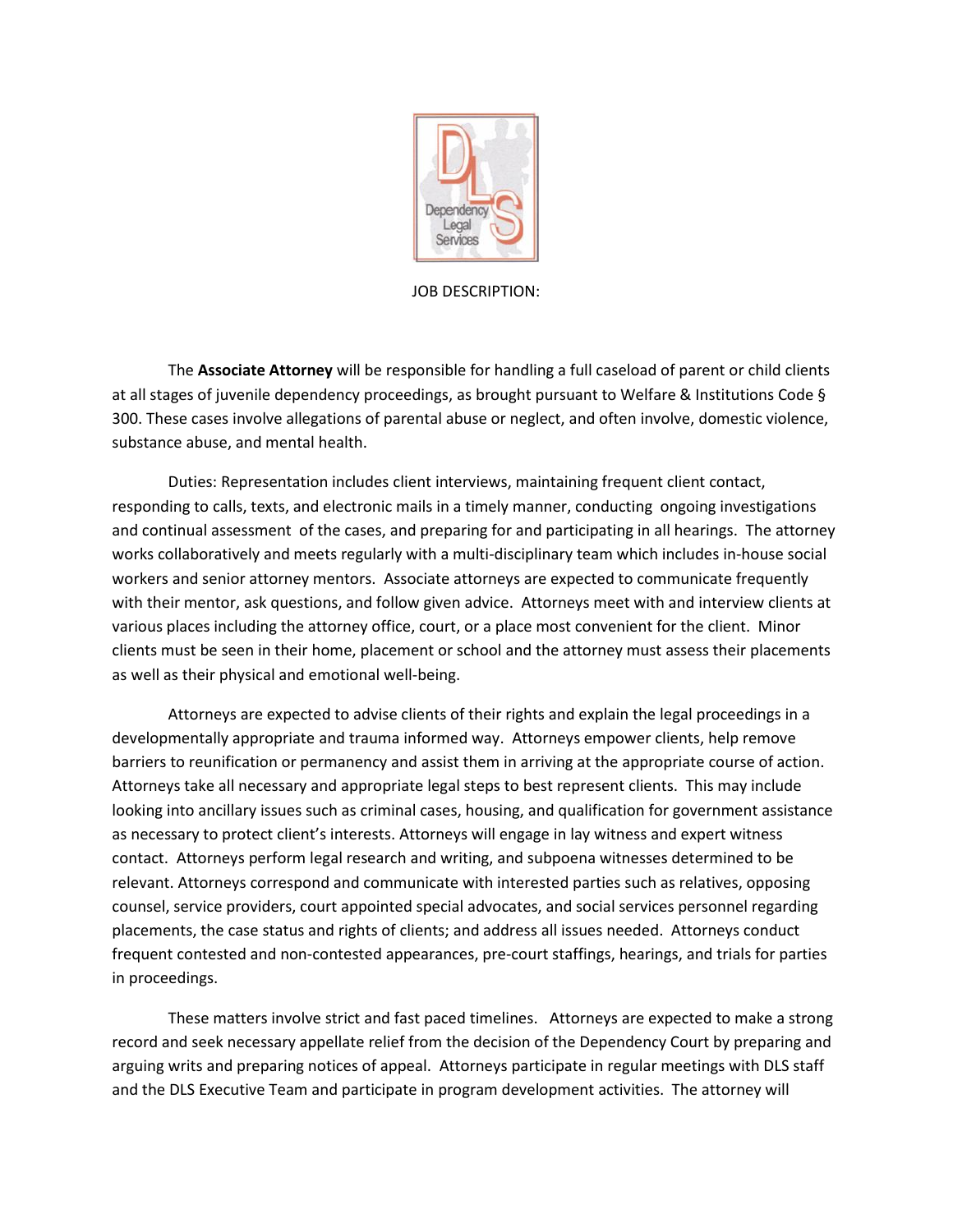participate in ongoing, intensive trainings to build their knowledge of the law, strengthen courtroom skills and develop a deeper understanding of issues germane to dependency practice. Attorneys participate in general office duties, including maintaining electronic files and data entry of case information in the Juvenile Court Automated Tracking System (JCATS). Attorneys may make public appearances or presentations to assist in the advancement of issues benefiting clients.

Minimum Qualifications: • Active Member in good standing of the State Bar of California. Candidates awaiting bar results are encouraged to apply. • Strong written and verbal skills. • Demonstrated interest and ability in working with parents, children, and youth, and with low-income diverse ethnic communities. • Ability to work independently and be self-motivated. • Ability to drive with valid driver's license, auto insurance, and access to use of an automobile.

Knowledge and Abilities: • Willingness to learn California statutory and constitutional law, including California Welfare and Institutions Code, Code of Civil Procedure, Evidence Code, and related case law, legal principles and procedures followed in the handling of dependency including rules of evidence, rules of court, trial litigation, and appellate procedure. • Basic personal computer systems. • Research from published and electronic legal source materials. • Willingness to learn concepts related to forensics, psychology, substance abuse, child development, family law, and juvenile law. Ability to: •handle multiple clients in a fast paced and high stress environment• Perform legal research quickly. • Work collaboratively with colleagues and representatives of other agencies. • Model professional behavior for clients• Follow written and oral instructions. • Prepare written legal arguments in a logical and concise manner. • Legal research • Understand and apply legal principles to factual situations. • Communicate effectively with clients, lay witnesses, expert witnesses, child welfare workers, coworkers, and other lawyers and Judges. • Analyze situations accurately and adopt an effective course of action. • Elicit, analyze, and apply legal information and evidence. • Appropriate decision making. • Interpersonal sensitivity and flexibility. • Establish working relationships with clients of diverse racial, cultural, socio-economic and age backgrounds and inspire their confidence. • Utilize litigation techniques, preserving the trial record by making timely and appropriate objections and motions, with demonstrated facility in writ procedures. • Present legal arguments clearly, logically, and effectively in oral and written form. • Handle legal correspondence and procedures with tact and accuracy. • Meet deadlines. • Appear at court early before the calendar start to be prepared and receive new information or developments. •Maintain records, JCATS database system and case files. • Accurately report mileage and time off.

Benefits Package and How to Apply: The Attorney position starts at \$70,000 depending on experience and location. DLS has an excellent benefits package that includes 10 vacation days and 10 sick days in the first year. In addition, we observe all California state holidays and have generous Family and Medical Leave, health plans and a 403(b) retirement plan with up to 6% match.

**To apply for this position, send resumes t[o john@dependencyls.com.](mailto:john@dependencyls.com) There, you can upload your resume and attach a cover letter.**

**A detailed cover letter indicating why you are interested in and qualified for this position is required.**